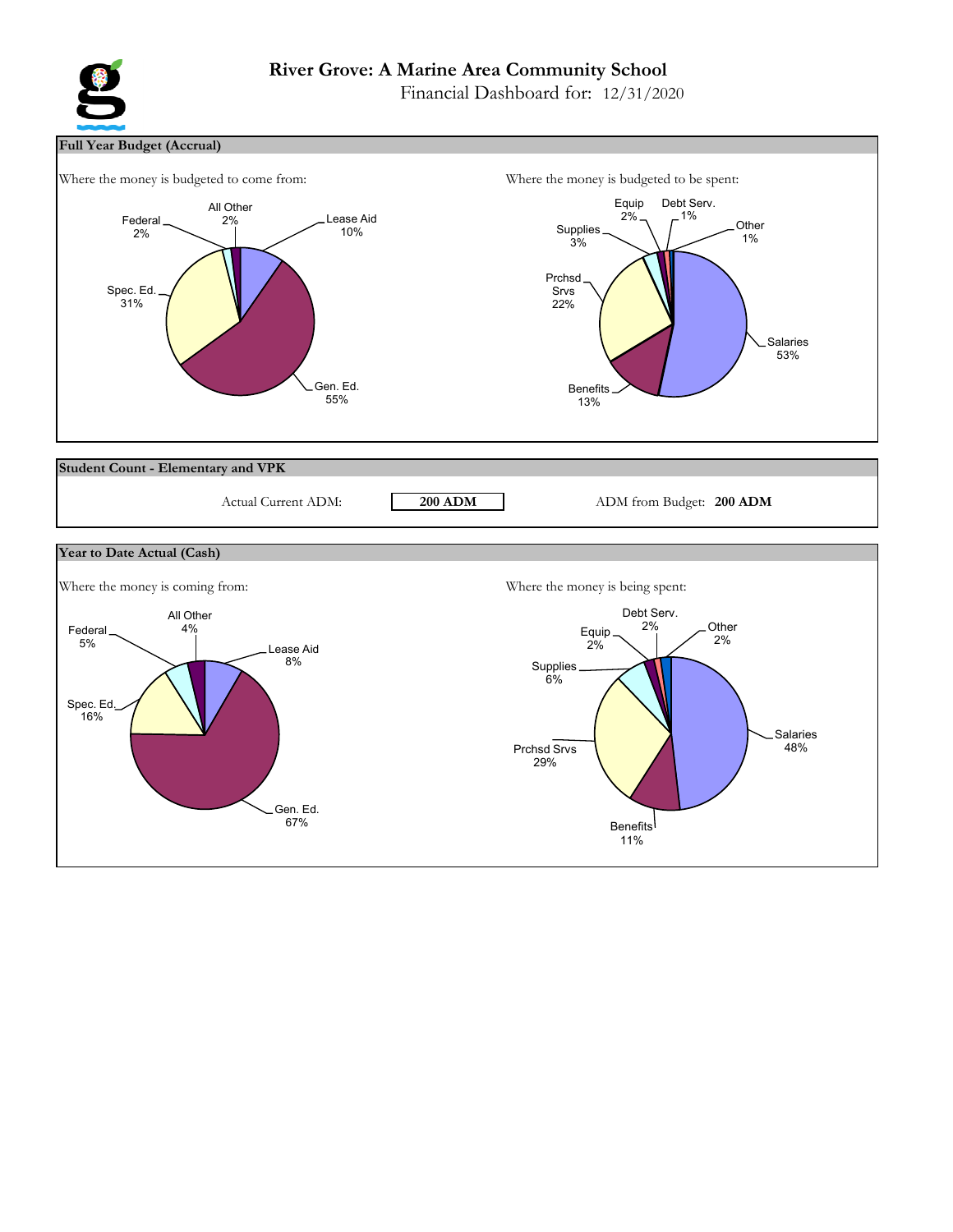

**Cash Balance Projection CASH FLOW PROJECTION** 364,936 400,000 349 254,965 250,130 350,000 250,102 230,992 225,354 218,493 209,435 212,489 204,772 201,916 300,000 PROJECTED CASH PROJECTED CASH 250,000 200,000 150,000 100,000 50,000 Nov- Actual Oct- Actual Jul. Actual Augenctual Sept. Actual Ual Actual 186 June Feb **May Mar** ADY **Grants and Other Awards: Description Current Year Award Unspent PFY Spent CFY Remaining Expiration Date** Title II  $\frac{$(20,100)(10,100)}{1}$   $\frac{$(20,100)(10,100)(10,100)}{1}$   $\frac{$(20,100)(10,100)(10,100)(10,100)}{1}$   $\frac{$(20,100)(10,100)(10,100)(10,100)(10,100)(10,100)(10,100)(10,100)(10,100)(10,100)(10,100)(10,100)(10,100)(10,100)(10,100)(10,100)(10$ Rural Schools Grant  $\frac{1}{2}$   $\frac{23,495.00}{1}$   $\frac{1}{2}$   $\frac{1}{151.05}$   $\frac{22,343.95}{22,343.95}$  6/30/2021 CARES - GEER - 3,842 - 3,842 3,842 9/30/2022 CARES - ESSER 9.5% **- 10,000** - 10,000 - 10,000 9/30/2022  $CARES - CRF$  43,622 - 43,622 - 43,622 12/30/2020 **Comments:**

#### **General Comments:**

The school had a reconciled cash balance of \$254,695 at end of month.

#### **Revenue:**

During the month the school received \$319,092 in revenue bringing the year to date receipts to \$1,415,148. This represents 51% of the working revenue budget.

#### **Expenses:**

During the month, River Grove incurred expenditures of \$251,281 The year to date expenditures of \$1,281,338 represents 44% of the working expense budget.

#### **Other Notes of Importance:**

All CRF funds have been spent as well as Washington County CARES funds.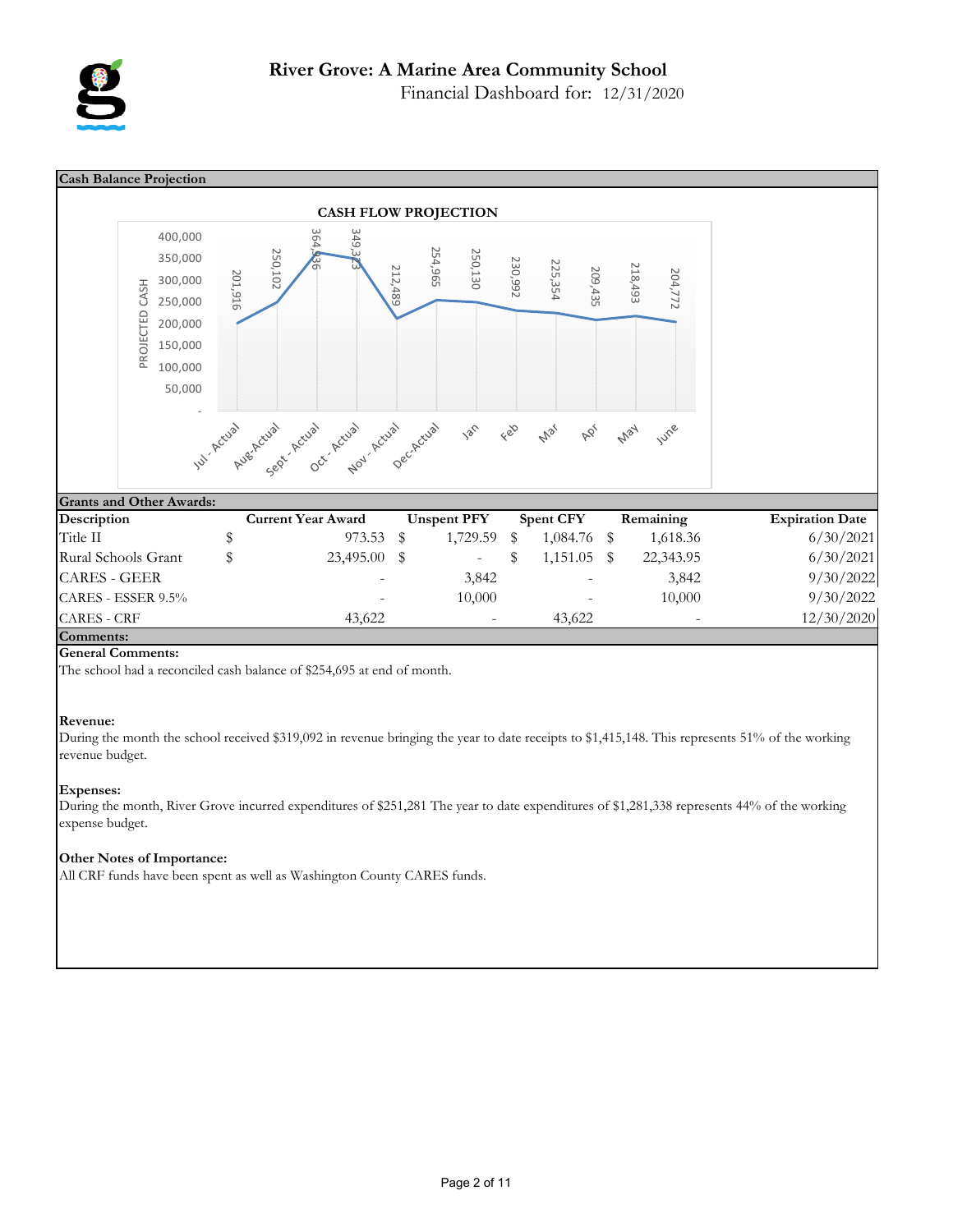# **Marine Area Community School Balance Sheet As of December 31, 2020**

| <b>Assets</b>                      |               | <b>Current Month</b> |
|------------------------------------|---------------|----------------------|
| Cash                               | \$            | 254,695              |
| Misc. Receivables                  |               | 1,337                |
| Due from State - PY                |               | 45,965               |
| Due from State - CY                |               | 258,844              |
| Prepaids                           |               | 10,721               |
| <b>Total Assets</b>                | -\$           | 571,562              |
| Liabilities                        |               |                      |
| Salary and Benefits Payable        | \$            | 77,313               |
| Accounts Payable                   |               | 4,593                |
| <b>Total Liabilities</b>           | $\frac{1}{2}$ | 81,906               |
| <b>Fund Balance</b>                |               |                      |
| Beginning-Audited                  | \$            | 355,904              |
| Change in Fund Balance             |               | 133,751              |
| Ending-Projected                   | \$            | 489,655              |
| Liabilities and Fund Balance Total |               | 571,561              |

*\*\*Current year projections are based on management and consultant estimates\*\**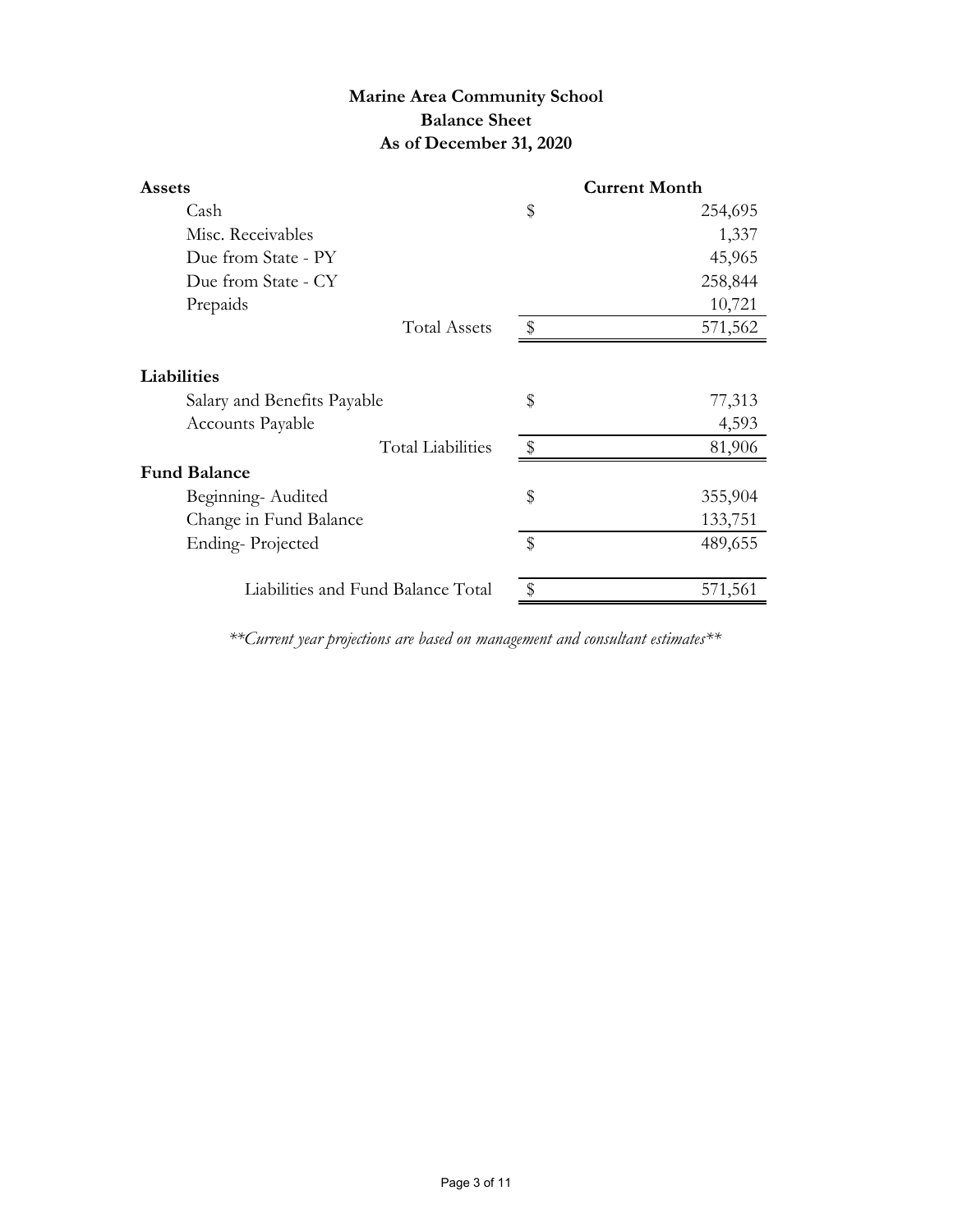## **Marine Area Community School Income Statement Summary As of December 31, 2020**

| <b>General Fund</b>             |             | Adopted<br><b>Budget</b><br><b>205 ADM</b> | Working<br><b>Budget</b><br><b>200 ADM</b> | Monthly<br>Activity |              | <b>Year to Date</b><br>Activity | $%$ of<br>Working<br><b>Budget</b> |
|---------------------------------|-------------|--------------------------------------------|--------------------------------------------|---------------------|--------------|---------------------------------|------------------------------------|
| Revenues                        |             |                                            |                                            |                     |              |                                 |                                    |
| State Aid                       | \$          | 2,611,245                                  | \$<br>2,560,381                            | \$<br>263,832 \$    |              | 1,305,623                       | $51.0\%$                           |
| Federal Aid                     |             | 51,193                                     | 140,003                                    | 24,210              |              | 58,977                          | $42.1\%$                           |
| Local Aid                       |             | 55,000                                     | 55,100                                     | 29,522              |              | 42,264                          | 76.7%                              |
| <b>Total Revenues</b>           | \$          | 2,717,438 \$                               | 2,755,484 \$                               | 317,563             | $\mathbb{S}$ | 1,406,864                       | 51.1%                              |
| Expenditures                    |             |                                            |                                            |                     |              |                                 |                                    |
| Salary                          | \$          | 1,497,656 \$                               | 1,497,656 \$                               | 128,928 \$          |              | 619,763                         | 41.4%                              |
| <b>Benefits</b>                 |             | 366,143                                    | 414,981                                    | 30,722              |              | 139,998                         | 33.7%                              |
| <b>Purchased Services</b>       |             | 754,995                                    | 749,843                                    | 75,117              |              | 370,368                         | $49.4\%$                           |
| Supplies and Materials          |             | 90,312                                     | 101,065                                    | 4,694               |              | 82,380                          | 81.5%                              |
| Capital Expenditures            |             | 41,000                                     | 26,779                                     | 5,795               |              | 26,779                          | 100.0%                             |
| Other Expenses                  |             | 58,215                                     | 68,322                                     | 3,057               |              | 28,992                          | 42.4%                              |
| Total Expenditures              |             | 2,808,321                                  | 2,858,646                                  | 248,313             |              | 1,268,280                       | 44.4%                              |
| Change in Fund Balance          | \$          | $(90, 883)$ \$                             | $(103, 162)$ \$                            | 69,250              | \$           | 138,584                         |                                    |
| <b>Food Service Fund</b>        |             |                                            |                                            |                     |              |                                 |                                    |
| Revenues                        | \$          | 49,199 \$                                  | 23,852 \$                                  | 1,539 \$            |              | 8,284                           | $34.7\%$                           |
| Expenditures                    | \$          | 49,199                                     | \$<br>28,336                               | \$<br>2,968         | \$           | 13,116                          | 46.3%                              |
| Change in Fund Balance          | $\mathbb S$ | $\overline{\phantom{a}}$                   | \$<br>$(4,484)$ \$                         | $(1,429)$ \$        |              | (4,832)                         |                                    |
| Total Change in Fund Balance \$ |             | $(90, 883)$ \$                             | $(107, 646)$ \$                            | 67,822              | \$           | 133,751                         |                                    |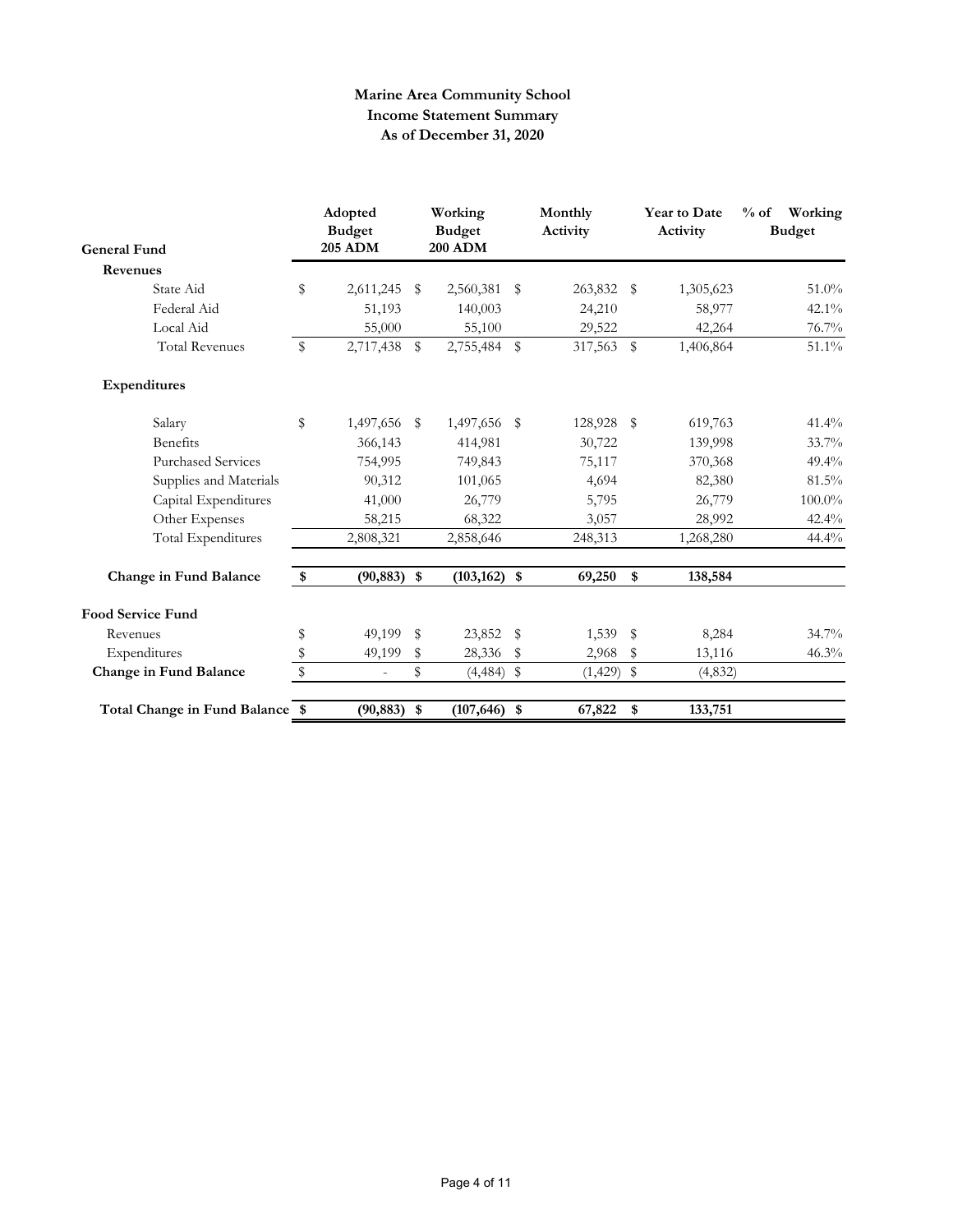### **Marine Area Community School Detail Revenue As of December 31, 2020**

#### **FYTD: 50%**

|                                 |              | Adopted<br><b>Budget</b><br>205 ADM |               | Working<br><b>Budget</b><br><b>200 ADM</b> |            | Monthly<br>Activity      |    | Year to Date<br>Activity | % of Working<br><b>Budget</b> |
|---------------------------------|--------------|-------------------------------------|---------------|--------------------------------------------|------------|--------------------------|----|--------------------------|-------------------------------|
| <b>State Aid</b>                |              |                                     |               |                                            |            |                          |    |                          |                               |
| General Aid<br>Special Ed       | S            | 1,504,029                           | \$            | 1,442,718                                  | $^{\circ}$ | 173,756 \$               |    | 755,007                  | 50.20%<br>21.07%              |
| Lease Aid                       |              | 844,416                             |               | 854,863                                    |            | 2,849                    |    | 177,920                  |                               |
| Misc State                      |              | 262,800                             |               | 262,800                                    |            | 67,655                   |    | 94,280                   | 35.88%                        |
| State Aid Receivable            |              |                                     |               |                                            |            | 19,572                   |    | 19,572                   | N/A                           |
| <b>Total State Aid</b>          | \$           | 2,611,245                           | \$            | 2,560,381 \$                               |            | 263,832                  | \$ | 258,844<br>1,305,623     | N/A<br>51.0%                  |
|                                 |              |                                     |               |                                            |            |                          |    |                          |                               |
| <b>Federal Aid</b>              |              |                                     |               |                                            |            |                          |    |                          |                               |
| Title Programs                  | \$           | 2,500                               | $\sqrt[6]{2}$ | 2,673                                      |            |                          | \$ | 1,085                    | 40.6%                         |
| Federal Special Ed              | $\mathbb{S}$ | 40,000                              | \$            | 39,178                                     | \$         |                          | \$ |                          | $0.0\%$                       |
| <b>CARES</b> and CRF            |              | 6,000                               |               | 71,964                                     | s          | 24,210                   | \$ | 57,892                   | 80.4%                         |
| Rural Schools Grant             |              |                                     |               | 23,495                                     | s          |                          | S  |                          | 0.0%                          |
| E-Rate                          |              | 2,693                               |               | 2,693                                      |            |                          |    |                          | $0.0\%$                       |
| <b>Total Federal</b>            | \$           | 51,193                              | \$            | 140,003                                    | <b>S</b>   | 24,210                   | \$ | 58,977                   | 42.1%                         |
| <b>Local Aid and Donation</b>   |              |                                     |               |                                            |            |                          |    |                          |                               |
| Misc. Revenue                   | \$           | $\overline{\phantom{a}}$            | $\sqrt[6]{2}$ | 100                                        |            | 250S                     |    | 396                      | 395.6%                        |
| Band - Student Activity Fees    |              | 20,000                              |               | 20,000                                     |            | 819                      |    | 4,089                    | 20.4%                         |
| Donations and Other             |              | 35,000                              |               | 35,000                                     |            | 28,453                   |    | 37,779                   | 107.9%                        |
| <b>Total Local</b>              | \$           | 55,000                              | \$            | 55,100                                     | \$         | 29,522                   | \$ | 42,264                   | 76.7%                         |
| <b>General Fund Revenue</b>     | \$           | 2,717,438                           | \$            | 2,755,484                                  | \$         | 317,563                  | \$ | 1,406,864                | 51.1%                         |
|                                 |              |                                     |               |                                            |            |                          |    |                          |                               |
| <b>Food Service Revenue</b>     |              |                                     |               |                                            |            |                          |    |                          |                               |
| State Aid                       | \$           |                                     | \$            | 152 \$                                     |            | 44 \$                    |    | 76                       | 49.8%                         |
| Federal Aid                     |              |                                     |               | 4,332                                      |            | 1,249                    |    | 2,166                    | $50.0\%$                      |
| NSLP - State                    |              | 3,237                               |               | $\blacksquare$                             |            | $\overline{\phantom{a}}$ |    | $\blacksquare$           | N/A                           |
| NSLP - Federal                  |              | 8,725                               |               |                                            |            | ä,                       |    |                          | N/A                           |
| Food Sales                      |              | 35,000                              |               | 12,000                                     |            | 246                      |    | 6,042                    | 50.4%                         |
| Transfer from GF                |              | 2,237                               |               | 11,852                                     |            |                          |    |                          | $0.0\%$                       |
| Food Service Revenue \$         |              | 49,199                              | \$            | 23,852 \$                                  |            | $1,539$ \$               |    | 8,284                    | 34.7%                         |
| <b>Total Revenues All Funds</b> | \$           | 2,766,637                           | \$            | 2,779,336                                  | \$         | 319,102                  | \$ | 1,415,148                | 50.9%                         |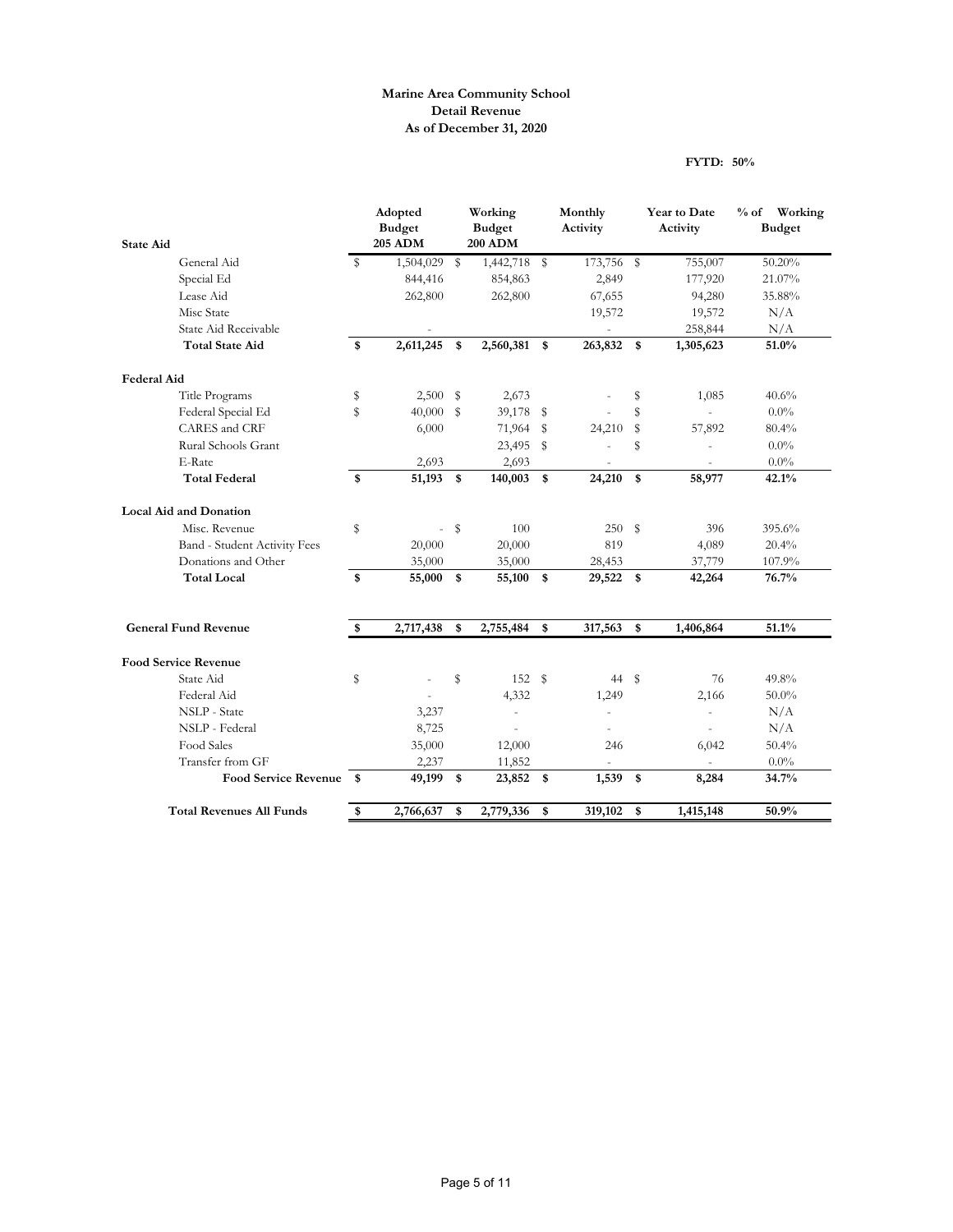#### **Marine Area Community School Detail Expense As of December 31, 2020**

|                                                              |    | Adopted<br><b>Budget</b><br><b>205 ADM</b> |    | Working<br><b>Budget</b><br><b>200 ADM</b> |            | Monthly<br>Activity   |      | <b>Year to Date</b><br>Activity     | % of Working<br><b>Budget</b> |
|--------------------------------------------------------------|----|--------------------------------------------|----|--------------------------------------------|------------|-----------------------|------|-------------------------------------|-------------------------------|
| <b>Admin and Operation</b>                                   |    | 167,068 \$                                 |    |                                            |            |                       |      |                                     |                               |
| 100 Salaries                                                 | S  |                                            |    | 167,068                                    | \$         | 7,412 \$              |      | 73,660                              | 44.1%                         |
| 200 Benefits                                                 |    | 45,108                                     |    | 97,573                                     |            | 3,037                 |      | 48,786                              | 50.0%                         |
| 305 Contracted Services - Admin                              |    | 126,550                                    |    | 131,353                                    |            | 14,308                |      | 65,677                              | $50.0\%$                      |
| 320 Communication                                            |    | 26,928                                     |    | 25,615                                     |            | 1,800                 |      | 12,808                              | $50.0\%$                      |
| 329 Postage                                                  |    | 500                                        |    | 88                                         |            |                       |      | 44                                  | $50.0\%$                      |
| 330 Utility                                                  |    | 40,400                                     |    | 30,000                                     |            | 1,362                 |      | 11,046                              | 36.8%                         |
| 340 Insurance                                                |    | 11,681                                     |    | 11,196                                     |            |                       |      | 5,598                               | $50.0\%$                      |
| 350 Repairs & Maintenance                                    |    | 2,575                                      |    | 2,575                                      |            |                       |      | 1,125                               | 43.7%                         |
| 370 Other Leases (Copier)                                    |    | 7,200                                      |    | 7,200                                      |            | $\bar{a}$             |      | 3,235                               | 44.9%                         |
| 371 Building Lease                                           |    | 292,000                                    |    | 299,300                                    |            | 24,942                |      | 149,650                             | $50.0\%$                      |
| 401 General Supplies                                         |    | 16,400                                     |    | 12,500                                     |            | 2,921                 |      | 7,595                               | 60.8%                         |
| 405 Purchased Software                                       |    | 8,522                                      |    | 3,100                                      |            |                       |      | 3,102                               | 100.1%                        |
| 455 Non-instructional Tech Supply                            |    |                                            |    | 1,150                                      |            |                       |      |                                     | $0.0\%$                       |
| 490 Food                                                     |    |                                            |    | 870                                        |            |                       |      | 870                                 | $100.0\%$                     |
| 520 Leasehold Improvements                                   |    | 35,000                                     |    | 15,800                                     |            |                       |      | 15,800                              | $100.0\%$                     |
| 730 Principal Expense                                        |    | 33,600                                     |    | 33,600                                     |            | 2,850                 |      | 17,004                              | 50.6%                         |
| 740 Interest Expense                                         |    | 2,184                                      |    | 2,675                                      |            | 207                   |      | 1,338                               | $50.0\%$                      |
| 820 Dues & Memberships                                       |    | 20,194                                     |    | 20,195                                     |            |                       |      | 10,219                              | 50.6%                         |
| 899 Misc. Expense/Xfer to FSF                                |    | 2,237                                      |    | 11,852                                     |            |                       |      | $\omega$                            | $0.0\%$                       |
| <b>Total Admin and Operation</b>                             | \$ | 838,147                                    | \$ | 873,711 \$                                 |            | 58,839 \$             |      | 427,557                             | 48.9%                         |
| Transportation                                               |    |                                            |    |                                            |            |                       |      |                                     |                               |
| 100 Salaries                                                 | s  | 117,894                                    | S  | 117,894 \$                                 |            | 6,977                 | s    | 50,290                              | 42.7%                         |
| 200 Benefits                                                 |    | 17,861 \$                                  |    | 14,234                                     |            | 946                   |      | 7,117                               | $50.0\%$                      |
| 305 Contracted Services - Admin                              |    | 2,210                                      |    | 300                                        |            |                       |      | 253                                 | 84.3%                         |
| 340 Insurance                                                |    | 6,061                                      |    | 5,272                                      |            |                       |      | 2,636                               | $50.0\%$                      |
| 350 Repairs & Maintenance                                    |    | 3,000                                      |    | 9,500                                      |            | 190                   |      | 8,332                               | 87.7%                         |
| 370 Bus Lease                                                |    | 60,480                                     |    | 60,480                                     |            | 5,038                 |      | 30,229                              | $50.0\%$                      |
| 401 General Supplies                                         |    | 2,500                                      |    | 2,500                                      |            | $\overline{a}$        |      | 1,903                               | 76.1%                         |
| 405 Purchased Software                                       |    | 3,140                                      |    | 1,051                                      |            |                       |      | 1,051                               | 100.0%                        |
| 440 Fuel                                                     |    | 25,000                                     |    | 10,000                                     |            | 1,095                 |      | 3,635                               | 36.3%                         |
| <b>Total Transportation</b>                                  | \$ | 238,146                                    | \$ | 221,231                                    | $^{\circ}$ | 14,246                | - \$ | 105,446                             | 47.7%                         |
|                                                              |    |                                            |    |                                            |            |                       |      |                                     |                               |
| Instruction<br>100 Salaries                                  | \$ | 599,735 \$                                 |    | 599,735 \$                                 |            | 55,489 \$             |      | 209,697                             | 35.0%                         |
| 200 Benefits                                                 |    | 149,934                                    |    | 149,934                                    |            | 11,908                |      | 45,725                              | 30.5%                         |
| 1/2XX Summer Salaries & Benefits                             |    |                                            |    |                                            |            |                       |      | 49,978                              | N/A                           |
| 305 Contracted Services                                      |    | 5,000                                      |    | 2,500                                      |            |                       |      |                                     | $0.0\%$                       |
| 369 Field Trips                                              |    | 8,000                                      |    | 1,000                                      |            |                       |      | $\sim$                              | $0.0\%$                       |
| 401 General Supplies                                         |    | 5,000                                      |    | 15,000                                     |            | $818\,$               |      | 8,843                               | $59.0\%$                      |
|                                                              |    |                                            |    | $\overline{\phantom{a}}$                   |            |                       |      |                                     | N/A                           |
| 405 Non-instructional Software<br>430 Instructional Supplies |    | 17,000                                     |    | 12,000                                     |            | $\blacksquare$<br>241 |      | 8,075                               | 67.3%                         |
|                                                              |    |                                            |    |                                            |            |                       |      |                                     |                               |
| 460 Textbooks & Bookmarks<br>490 Food                        |    | 5,000                                      |    | 2,500                                      |            |                       |      | 2,104                               | 84.2%                         |
|                                                              |    | $\qquad \qquad \blacksquare$               |    | 182                                        |            |                       |      | 182                                 | $\rm N/A$                     |
| 500 Capital Expenditures                                     |    | 4,000                                      |    | 5,184                                      |            |                       |      | 5,184                               | $100.0\%$                     |
| 555 Technology Equipment<br><b>Total Instruction</b>         | \$ | 1,000<br>794,669                           | \$ | $\blacksquare$<br>788,035                  | -\$        | $\sim$<br>68,456 \$   |      | $\overline{\phantom{a}}$<br>329,787 | N/A<br>41.8%                  |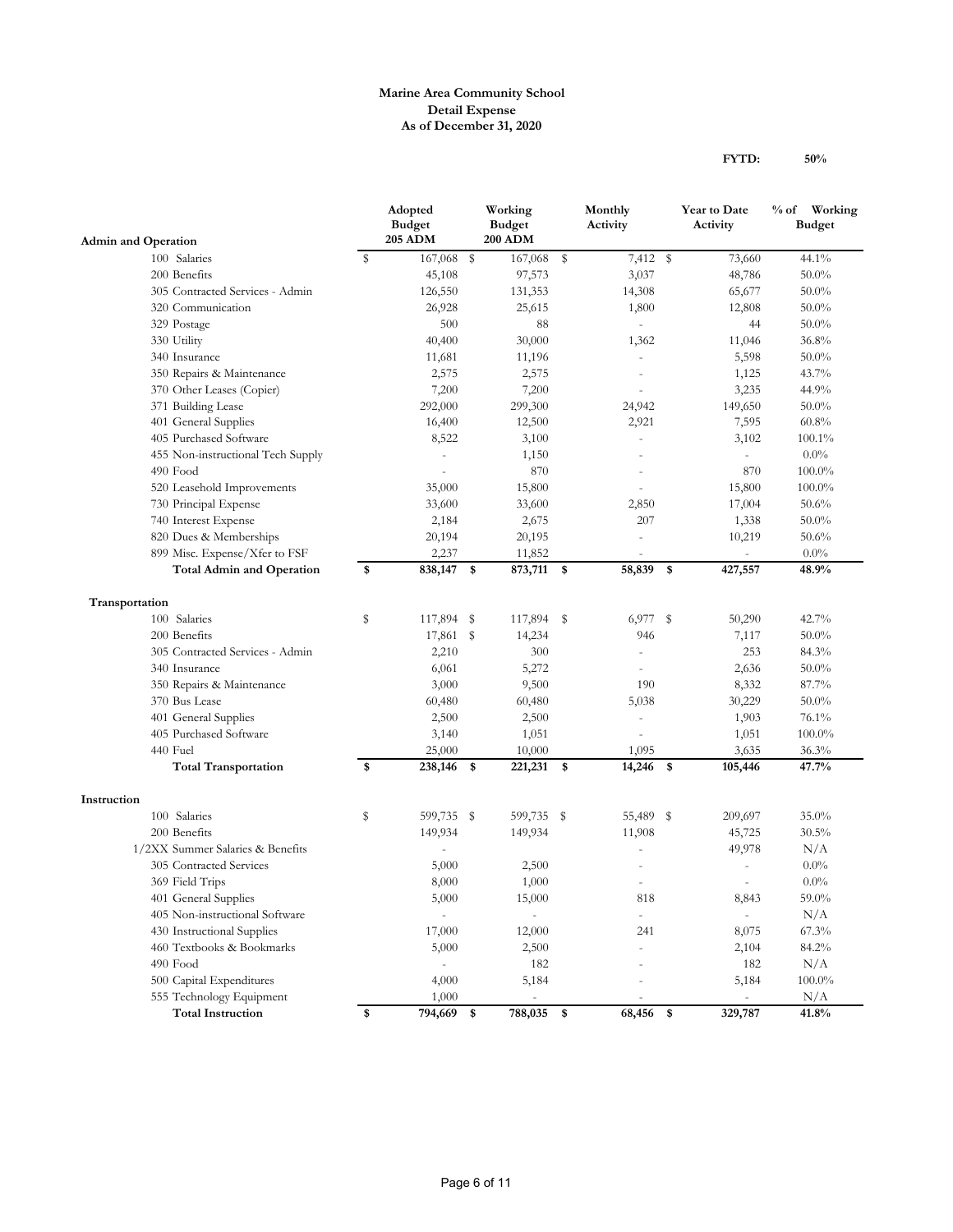| <b>Special Education</b>               |      |            |                 |                      |                           |                |           |
|----------------------------------------|------|------------|-----------------|----------------------|---------------------------|----------------|-----------|
| 100 Salaries                           | S    | 612,959 \$ | 612,959 \$      | 49,074 \$            |                           | 174,831        | 28.5%     |
| 200 Benefits                           |      | 153,240    | 153,240         | 13,290               |                           | 36,792         | 24.0%     |
| 1/2XX Summer Salaries & Benefits       |      | L.         |                 | ÷,                   |                           | 51,080         | N/A       |
| 305 Contracted Services                |      | 154,190    | 154,190         | 24,480               |                           | 68,583         | 44.5%     |
| 360 Transportation                     |      | 5,720      | 5,720           | ÷,                   |                           | $\equiv$       | $0.0\%$   |
| 366 Travel & Conferences               |      |            | 2,500           | 1,500                |                           | 2,500          | N/A       |
| 401 General Supplies                   |      | 1,250      | 3,125           | 284                  |                           | 3,124          | $100.0\%$ |
| 405 Purchased Software                 |      | $\sim$     | 1,800           | $\sim$               |                           | 1,798          | 99.9%     |
| 433 Instructional Supplies             |      | 1,500      | 5,500           | 572                  |                           | 5,159          | 93.8%     |
| 820 Dues & Memberships                 |      |            | 430             |                      |                           | 431            | 100.3%    |
| <b>Total Special Ed</b>                | \$   | 928,859    | \$<br>939,034   | \$<br>89,200         | $\boldsymbol{\mathsf{s}}$ | 344,298        | 36.7%     |
| <b>Title Programs</b>                  |      |            |                 |                      |                           |                |           |
| 100 Salaries                           | S    |            | \$<br>250       | \$                   | s                         | 250            | $100.0\%$ |
| 200 Benefits                           |      |            | 40              |                      |                           | 38             | 93.9%     |
| 303 Contracted Services                |      |            | 373             |                      |                           | 200            | 53.6%     |
| 366 Travel & Conferences               |      | 2,500      | 2,300           |                      |                           | 597            | 26.0%     |
| 455 Instructional Tech Supply          |      |            | 23,495          |                      |                           | 1,151          | 4.9%      |
| <b>Total Title Programs</b>            | \$   | 2,500      | \$<br>26,458    | \$<br>$\overline{a}$ | \$                        | 2,236          | 8.5%      |
| <b>CARES</b> and CRF                   |      |            |                 |                      |                           |                |           |
| 100 Salaries (Transportation)          | s    |            | \$<br>9,976     | 9,976                |                           | 9,976          | $100.0\%$ |
| 200 Benefits (Transportation)          |      |            | 1,540           | 1,540                |                           | 1,540          | $100.0\%$ |
| 303 Contracted Services                |      |            | 6,320           | 1,000                |                           | 6,320          | $100.0\%$ |
| 320 Communication                      |      |            | 281             | 79                   |                           | 281            | 100.1%    |
| 370 Other Leases (Copier)              |      |            | 1,253           | 418                  |                           | 1,253          | $100.0\%$ |
| 401 General Supplies                   |      |            | 33,789          | (1,236)              |                           | 33,789         | $100.0\%$ |
| 405 Purchased Software                 |      | 5,000      | $\frac{1}{2}$   |                      |                           | L.             | N/A       |
| 500 Capital Expenditures               |      | 1,000      | 5,795           | 5,795                |                           | 5,795          | 100.0%    |
| 555 Technology Equipment               |      |            | 13,010          |                      |                           | $\overline{a}$ | 0.0%      |
| <b>Total CARES and CRF</b>             | \$   | 6,000      | \$<br>71,964    | \$<br>17,572         | \$                        | 58,955         | 81.9%     |
| <b>Total General Fund Expenditures</b> | \$   | 2,808,321  | \$<br>2,920,433 | \$<br>248,313        | \$                        | 1,268,280      | 43.4%     |
|                                        |      |            |                 |                      |                           |                |           |
| <b>Food Service Fund</b>               |      |            |                 |                      |                           |                |           |
| 100 Salaries                           | S    | 13,260     | \$<br>16,092    | \$<br>$2,142$ \$     |                           | 8,046          | $50.0\%$  |
| 200 Benefits                           |      | 2,009      | 2,514           | 335                  |                           | 1,257          | $50.0\%$  |
| 305 Contracted Services                |      | 900        | 300             | (68)                 |                           | 303            | 100.9%    |
| 350 Repairs & Maintenance              |      | 1,030      | 1,030           | $\sim$               |                           | L.             | $0.0\%$   |
| 401 General Supplies                   | S    | 650        | \$<br>900       | \$                   | s                         | 470            | 52.2%     |
| 490 Food                               |      | 30,850     | 7,000           | 559                  |                           | 3,041          | 43.4%     |
| 500 Furniture & Equipment              |      | 500        | 500             |                      |                           |                | $0.0\%$   |
| <b>Total Food Service Fund</b>         | \$   | 49,199     | \$<br>28,336    | \$<br>2,968          | \$                        | 13,116         | 46.3%     |
| <b>Total Expenditures All Funds</b>    | - \$ | 2,857,520  | \$<br>2,948,769 | \$<br>251,281        | \$                        | 1,281,396      | 43.5%     |
|                                        |      |            |                 |                      |                           |                |           |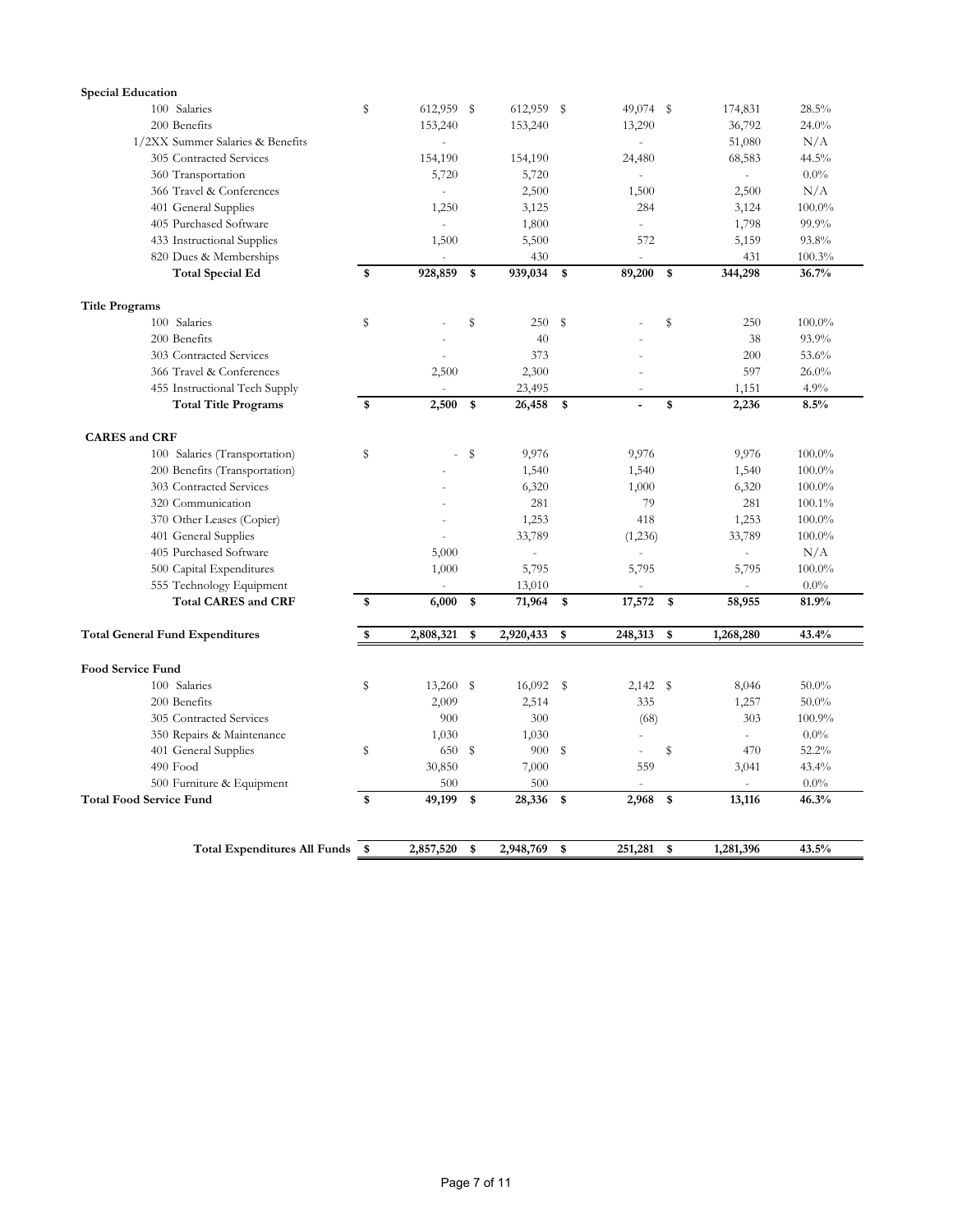#### **Marine Area Community School CashFlow FY21\$ 192,028.59 2,304,343.08 \$**

# **As of December 31, 2020**

# **Based on Working Budget**

| <b>Cash Receipts</b>       |      | <b>Budget</b> |              | Year to Date            |               | January                  |              | February          | March         |
|----------------------------|------|---------------|--------------|-------------------------|---------------|--------------------------|--------------|-------------------|---------------|
| State Aids- CY             | \$   | 2,560,381     |              | 1,046,779               | \$            | 209,594                  | \$           | 209,594           | \$<br>209,594 |
| State Aids-PY              |      | 258,616       |              | 269,190                 |               | 5,666                    |              |                   |               |
| Federal Aids               |      | 140,003       |              | 58,977                  |               | 20,000                   |              | 6,500             | 20,000        |
| Local                      |      | 55,100        |              | 42,264                  |               |                          |              |                   |               |
| Food Service               |      | 23,852        |              | 8,284                   |               | 2,224                    |              | 2,224             | 2,224         |
| Total Inflows              | - \$ | 3,037,952     | $\mathbb{S}$ | 1,425,494               | \$            | 237,485                  |              | 218,318           | 231,818       |
| <b>Expense</b>             |      |               |              |                         |               |                          |              |                   |               |
| Salary                     | \$   | 1,497,656     | \$           | 538,917                 | \$            | 124,805                  | \$           | 124,805           | \$<br>124,805 |
| <b>Benefits</b>            | \$   | 414,981       |              | 119,787                 | \$            | 34,582                   | \$           | 34,582            | \$<br>34,582  |
| <b>Purchased Services</b>  | \$   | 450,543       |              | 220,718                 | $\mathbf{\$}$ | 38,304                   | \$           | 38,304            | \$<br>38,304  |
| Supplies and Materials     | \$   | 101,065       |              | 82,380                  | $\mathbf{\$}$ | 3,114                    | \$           | 3,114             | \$<br>3,114   |
| Capital Expenditures       | \$   | 26,779        |              | 26,779                  | \$            | $\overline{\phantom{a}}$ | \$           | $\qquad \qquad -$ | \$            |
| Lease                      | \$   | 299,300       |              | 149,650                 | \$            | 24,942                   | \$           | 24,942            | \$<br>24,942  |
| Other Expenses             | \$   | 68,322        |              | 28,992                  | \$            | 6,555                    | \$           | 6,555             | \$<br>6,555   |
| Food Service               | \$   | 49,199        |              | 13,116                  |               | 5,155                    |              | 5,155             | 5,155         |
| Accounts and Lease Payable |      | 4,593         |              |                         |               | 4,593                    |              |                   |               |
| <b>Total Outflows</b>      | \$   | 2,912,438     | \$           | 1,180,338               | $\$$          | 242,049                  | $\mathbb{S}$ | 237,456           | \$<br>237,456 |
|                            |      |               |              | Change in Cash \$       |               | $(4,565)$ \$             |              | $(19, 138)$ \$    | (5,638)       |
|                            |      |               |              | Beginning               | \$            | 254,695                  | \$           | 250,130           | \$<br>230,992 |
|                            |      |               |              | Line of Credit          | \$            |                          | \$           |                   | \$            |
|                            |      |               |              | <b>Ending-Projected</b> | \$            | 250,130                  | \$           | 230,992           | \$<br>225,354 |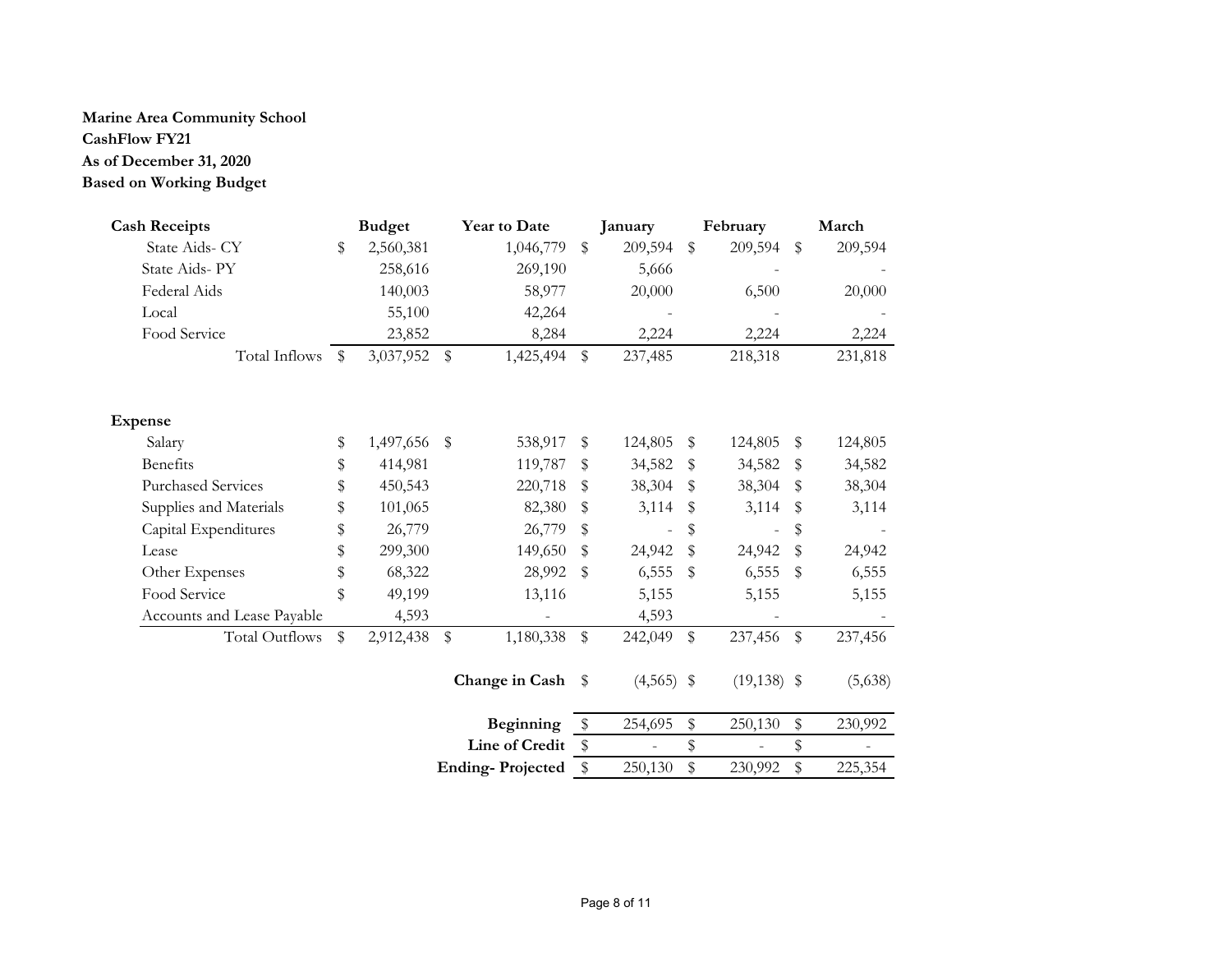# **6 months remaining**

**Marine Area Community School CashFlow FY21 Based on Working Budget As of December 31, 2020**

| <b>Cash Receipts</b>       |                         | April          |              | May            |               | June      |                         | Total     | <b>Budget</b>      |               | Remaining |
|----------------------------|-------------------------|----------------|--------------|----------------|---------------|-----------|-------------------------|-----------|--------------------|---------------|-----------|
| State Aids- CY             | \$                      | 209,594        | $\mathbb{S}$ | 209,594        | $\mathbb{S}$  | 209,594   | \$                      | 2,304,343 | \$<br>2,560,381    | \$            | 256,038   |
| State Aids-PY              |                         |                |              | 23,996         |               |           |                         | 298,852   | 258,616            |               | (40, 237) |
| Federal Aids               |                         | 6,500          |              | 6,500          |               | 6,500     |                         | 124,977   | 140,003            |               | 15,026    |
| Local                      |                         | 3,219          |              | 4,200          |               | 5,417     |                         | 55,100    | 55,100             |               | (0)       |
| Food Service               |                         | 2,224          |              | 2,224          |               | 2,224     |                         | 21,628    | 23,852             |               | 2,224     |
| Total Inflows              |                         | 221,537        |              | 246,514        |               | 223,735   |                         | 2,804,901 | \$<br>3,037,952 \$ |               | 233,051   |
| <b>Expense</b>             |                         |                |              |                |               |           |                         |           |                    |               |           |
| Salary                     | \$                      | 124,805        | \$           | 124,805        | \$            | 124,805   | $\sqrt[6]{\frac{4}{5}}$ | 1,287,745 | \$<br>1,497,656    | $\frac{1}{2}$ | 209,911   |
| <b>Benefits</b>            | \$                      | 34,582         | S            | 34,582         | S             | 34,582    |                         | 327,277   | 414,981            |               | 87,704    |
| <b>Purchased Services</b>  | \$                      | 38,304         | \$           | 38,304         | S             | 38,304    |                         | 450,543   | 450,543            |               |           |
| Supplies and Materials     | \$                      | 3,114          | \$           | 3,114          | $\mathbf{\$}$ | 3,114     |                         | 101,065   | 101,065            |               |           |
| Capital Expenditures       | \$                      | $\overline{a}$ | \$           | $\overline{a}$ | \$            |           |                         | 26,779    | 26,779             |               |           |
| Lease                      | \$                      | 24,942         | \$           | 24,942         | \$            | 24,942    |                         | 299,300   | 299,300            |               |           |
| Other Expenses             | \$                      | 6,555          | \$           | 6,555          | \$            | 6,555     |                         | 68,322    | 68,322             |               |           |
| Food Service               |                         | 5,155          |              | 5,155          |               | 5,155     |                         | 44,044    | 49,199             |               | 5,155     |
| Accounts and Lease Payable |                         |                |              |                |               |           |                         |           | 4,593              |               |           |
| Total Outflows             | $\$$                    | 237,456        | $\$$         | 237,456        | $\$\,$        | 237,456   | $\sqrt[6]{\frac{1}{2}}$ | 2,605,075 | \$<br>2,912,438    | $\$\$         | 302,770   |
|                            | $\boldsymbol{\$}$       | $(15,919)$ \$  |              | 9,058          | $\frac{1}{2}$ | (13, 721) |                         |           |                    |               |           |
|                            | \$                      | 225,354        | \$           | 209,435        | \$            | 218,493   |                         |           |                    |               |           |
|                            | $\,$                    |                | \$           | $\overline{a}$ | \$            |           |                         |           |                    |               |           |
|                            | $\sqrt[6]{\frac{1}{2}}$ | 209,435        | \$           | 218,493        | \$            | 204,772   |                         |           |                    |               |           |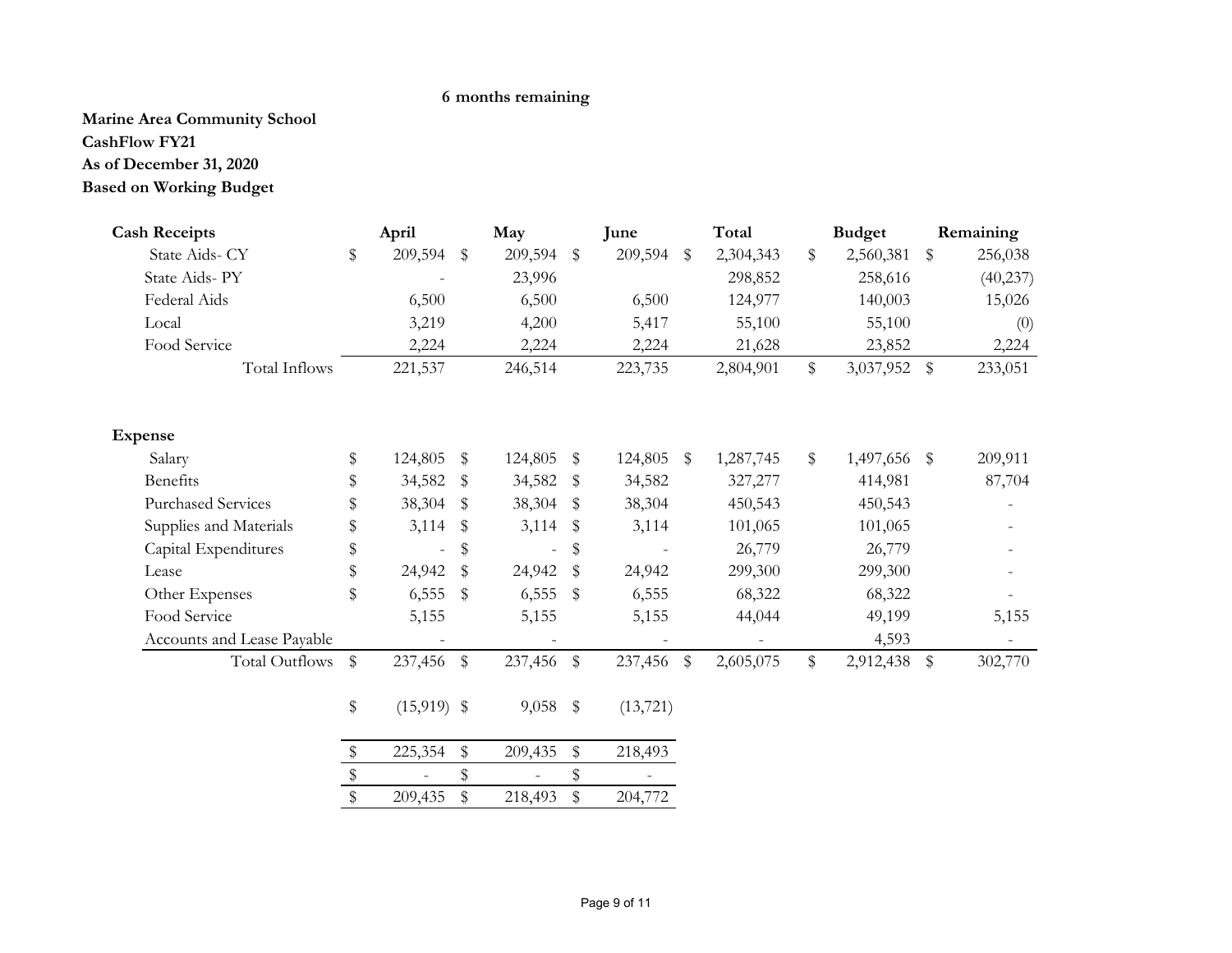| RUN DATE: 12/28/20<br>RUN TIME: 14:35 | (IDEAS) |                                            | MINNESOTA DEPARTMENT OF EDUCATION<br>STATE AIDS PAYMENT REPORT BY DISTRICT<br>CURRENT ACCOUNT PART 1 |              |                              |              | ENTITLEMENT YEAR: 20-21<br>PAYMENT #12 : DECEMBER, 30 |
|---------------------------------------|---------|--------------------------------------------|------------------------------------------------------------------------------------------------------|--------------|------------------------------|--------------|-------------------------------------------------------|
| DISTRICT: 4254-07                     | NO.     | Marine Area Community School<br>ANNUAL AID | PRORATED AID                                                                                         | GENERAL      | ANNUAL UFARS                 | REDUCTION    | AMOUNT PAYABLE                                        |
| AID PROGRAM                           | DST     | ENTITLEMENT                                | ENTITLEMENT                                                                                          | REDUCTION    | <b>REVENUE</b>               | ADJUSTMENT   | CURRENT ACCOUNT                                       |
| SCH TRUST LAND ENDOWMENT              |         | 8,145.80                                   | 8,145.80                                                                                             | 0.00         | 8,145.80                     | 0.00         | 8,145.80                                              |
| GENERAL EDUCATION-CHARTR<br>SUBTOTAL  |         | 0.00<br>8,145.80                           | 1,443,047.26<br>1,451,193.06                                                                         | 0.00<br>0.00 | 1,443,047.26<br>1,451,193.06 | 0.00<br>0.00 | 1,298,742.53<br>1,306,888.33                          |
|                                       |         |                                            |                                                                                                      |              |                              |              |                                                       |
| SPECIAL ED-CHARTER                    |         | 593,066.80                                 | 593,066.80                                                                                           | 0.00         | 593,066.80                   | 0.00         | 519,882.36                                            |
| SUBTOTAL                              |         | 593,066.80                                 | 593,066.80                                                                                           | 0.00         | 593,066.80                   | 0.00         | 519,882.36                                            |
| CHARTER SCHOOL LEASE                  |         | 269,370.00                                 | 269,370.00                                                                                           | 0.00         | 269,370.00                   | 0.00         | 242,433.00                                            |
| LT FAC MAINT CHARTER                  |         | 27,060.00                                  | 27,060.00                                                                                            | 0.00         | 27,060.00                    | 0.00         | 24,354.00                                             |
| SUBTOTAL                              |         | 296,430.00                                 | 296,430.00                                                                                           | 0.00         | 296,430.00                   | 0.00         | 266,787.00                                            |
| TOTAL                                 |         | 897,642.60                                 | 2,340,689.86                                                                                         | 0.00         | 2,340,689.86                 | 0.00         | 2,093,557.69                                          |